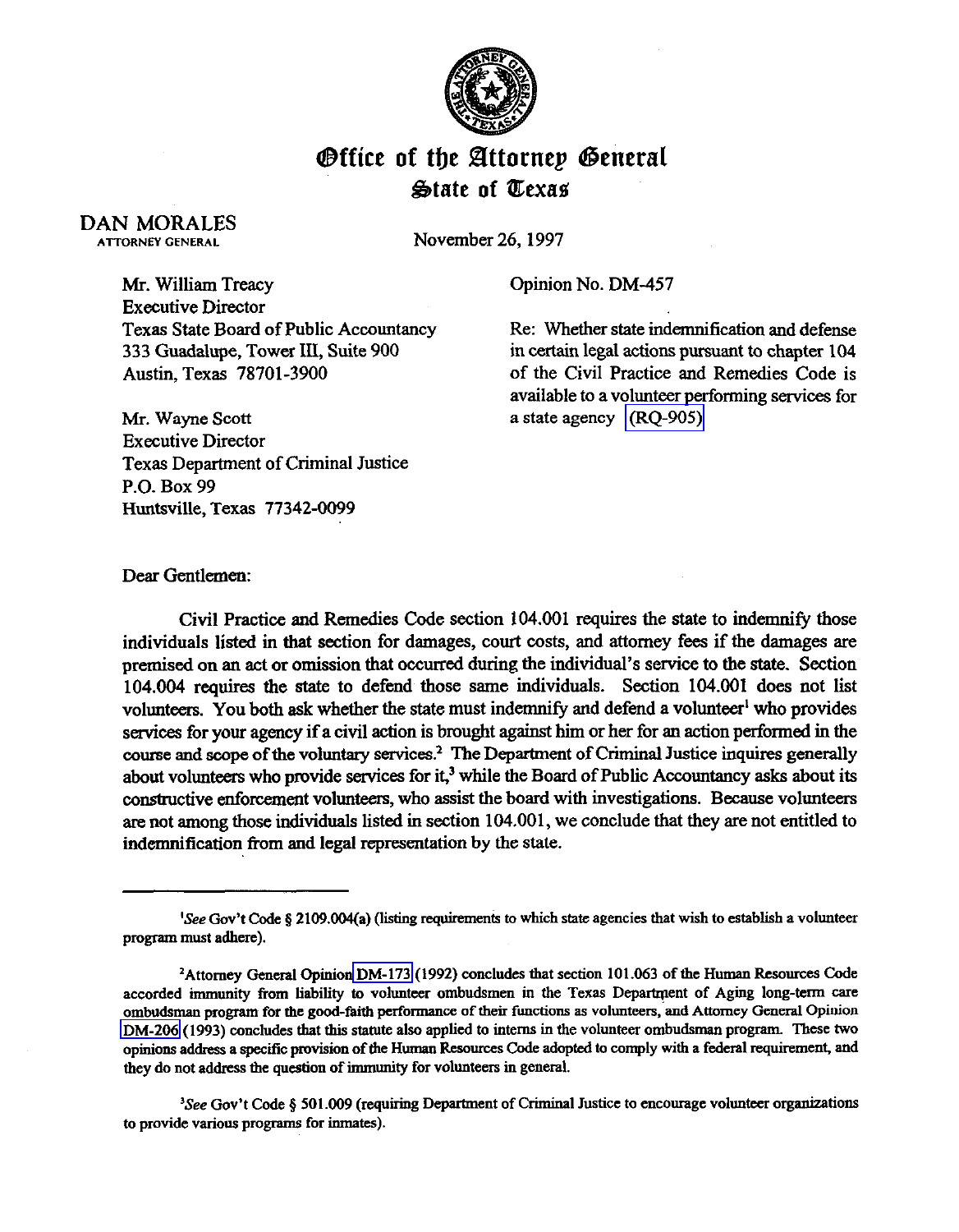The executive director of the State Board of Public Accountancy also asks whether a constructive enforcement volunteer may claim an absolute or qualified privilege if the volunteer is sued for defamation for his or her official work. We conclude that, in appropriate circumstances, the *volunteer may* claim one *or the other.* 

We will consider first your questions about the extent of Civil Practice and Remedies Code chapter 104. Section 104.001 of that chapter requires the state to indemnify certain individuals for damages, court costs, and attorney fees:

> In a cause of action based on conduct described in Section 104.002, the state shall indemnify the following persons, *without regard to whether the persons perfoned their services for compensation,* for actual damages, court costs, and attorney's fees adjudged against:

> (1) an employee, a member of the goveming board, or any other officer of a state agency, institution, or department;

> (2) a former employee, former member of the governing board, or any other former officer of a state agency, institution, or department who was an employee or officer when the act or omission... occurred;

> (3) a physician or psychiatrist . . . who was performing services under a contract with any state agency, institution, or department or a racing official performing services under a contract with the Texas Racing Commission when the act or omission... occurred;

> *(4)* a person serving on the governing board of a foundation, corporation, or association at the request and on behalf of an institution of higher education, ..., not including a public junior college;

> (5) a state contractor who signed a waste manifest as required by a state contract; or

> > (6) the estate of a person listed in this section. [Emphasis added.]

Section 104.002 limits indemnification to damages based on sn action or omission committed in the course of the individual's service to the state, with certain qualifications irrelevant here.<sup>4</sup> Any public

**<sup>&#</sup>x27;An appropriation to pay a claim under Civil Practice and Remedies Code chapter 104 is to be made from** otherwise unappropriated amounts in a special fund or an account that may be appropriated to the affected state agency, to the extent that funds are available. *Id.* §§ 109.002(b), .003, .007 (excepting certain claims from chapter 109). If funds **are unavailable, the appropriation may be made from the general revenue fund.** *Id. \$109.003. The* **comptroller will (continued...)**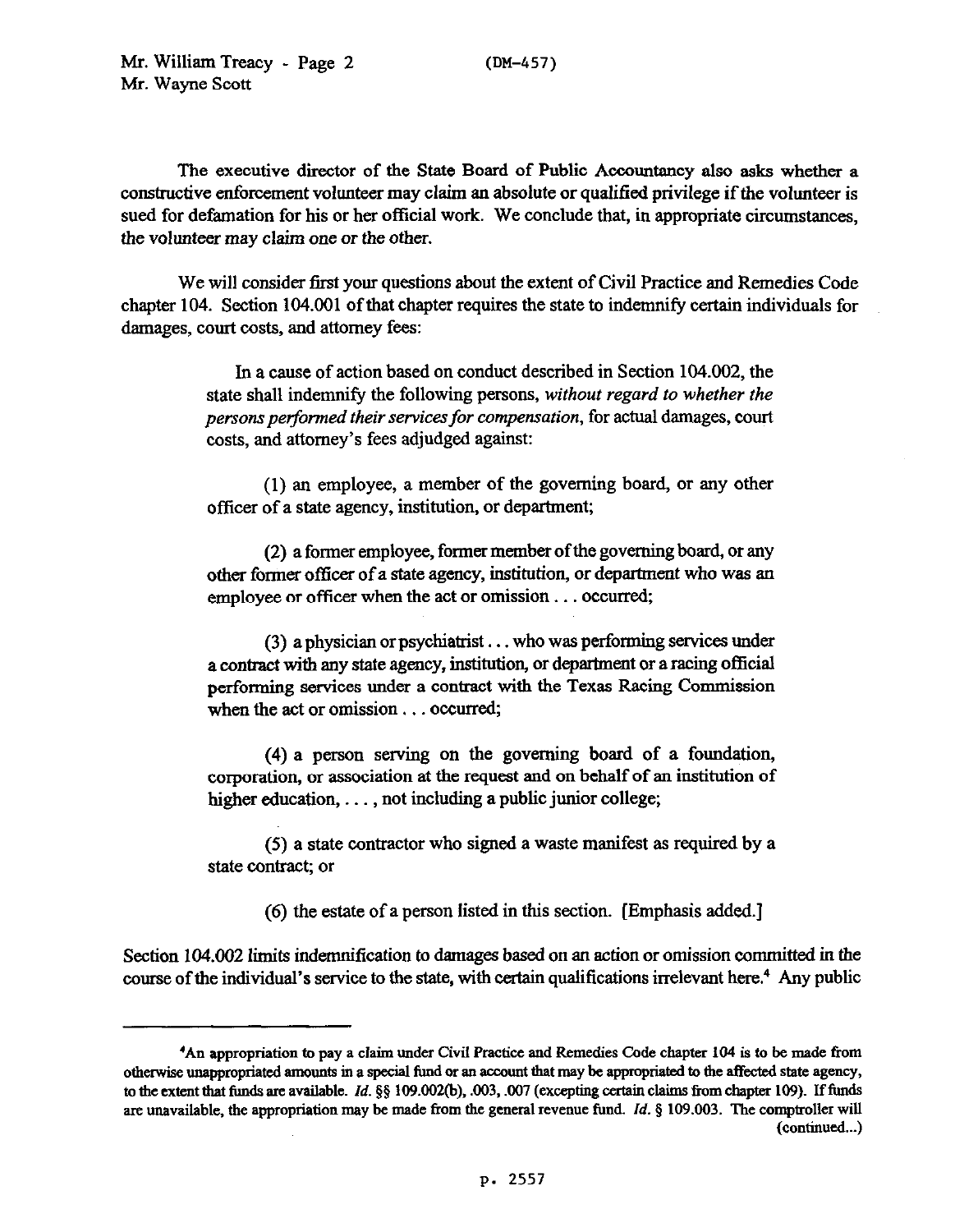servant who is entitled to indemnification under sections 104.001 and 104.002 similarly is entitled to be defended by the **attorney** general?

To conclude that a volunteer is entitled to indemnification under section 104.001, we must interpret the section in one of two ways: either the list of positions numbered (1) through (6) is exemplary and not exclusive, or one of the listed positions includes volunteers. Because you ask about vohmteers whose service fits under none of the listed categories except perhaps employee, we will consider only whether the term "employee" in section  $104.001(1)$  encompasses volunteers. We believe the section's plain language precludes either conclusion. Because we find the language clear, we need not rely on legislative history to determine what the legislature intended the section to mean.<sup>7</sup>

We first conclude that section 104.001 provides indemnification to only those individuals explicitly listed. A statute that creates an entitlement and designates the individuals who may claim the entitlement should be construed restrictively to infer that any individual not expressly described is excluded<sup>8</sup> unless the statute clearly states the contrary.<sup>9</sup> Section 104.001 contains no language clearly stating the contrary, nor does it imply that the class of positions entitled to indemnification is broader than those positions specifically listed. The section does not, for example, require the state to indemnity those public servants *including* those listed. Similarly, the section does not suggest that the listed positions are described as an example. Nor does the list establish a seventh, open-ended category indemnifying, for example, *any other public servant*.

Second, we do not believe the term "employee" includes volunteers, even though the section refers to individuals who are not compensated for their service to the state. This office refused in

*'Id. 5 104.004(a).* 

**6We do not consider in this opinion whether s state employee is entitled to indemnification and representstion**  for an act or omission committed in the course of volunteer work.

<sup>7</sup>See Boykin v. State, 818 S.W.2d 782, 785-86 n.4 (Tex. Crim. App. 1991) (explaining that, despite Government Code's invitation to examine legislative history regardless of statute's clarity, court generally should decline to do so where language of statute in question is unambiguous); *Lumbermen's Underwriters v. State Bd. of Ins.*, 502 S.W.2d 217, 219 (Tex. Civ. App.--Austin 1973, writ ref'd n.r.e.) (citing 53 TEX. JUR. 2D Statutes § 125, at 182 n.17) (stating that, when legislature plainly has expressed its intent in statute's language, intent must be effectuated without attempting to construe or interpret law).

*'See Bidelspach v. State, 840* **S.W.2d 516,518 (Tex. App.-Dallas 1992). writ** *dism'd, 850* **S.W.Zd 183 (Tex.**  Crim. App. 1993) (per curiam); 2A NORMAN J. SINGER, STATUTES AND STATUTORY CONSTRUCTION § 47.23 (5th ed. **1992).** 

<sup>9</sup>See 2A SINGER, supra note 8, § 47.23.

<sup>&#</sup>x27;(...continued)

reduce the appropriation for the state agency in an amount not to exceed \$5,000 per claim or five percent of the agency's appropriation for that fiscal year for all claims. *Id.* § 109.004.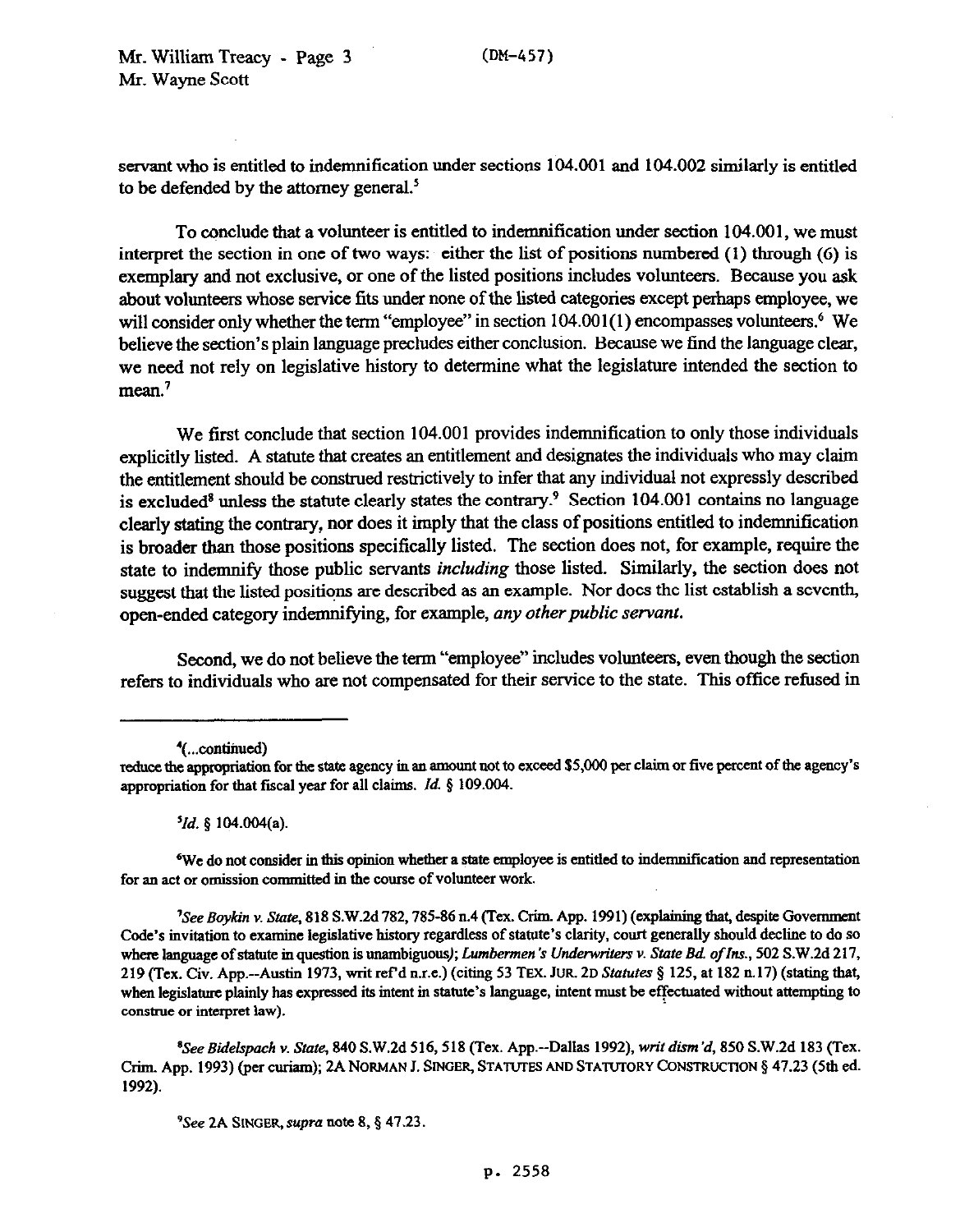Attorney General Opinion [DM-409](http://intranet1.oag.state.tx.us/opinions/dm/dm409.pdf) to construe Health and Safety Code section 777.007, which requires the state to indemnify under Civil Practice and Remedies Code chapter 104 "an employee" of a regional poison control center, to require the state to indemnity a regional-poison-control-center volunteer.<sup>10</sup> In that opinion, we distinguished an employee from a volunteer on two bases: employer control and an express or implied contract for compensation.<sup>11</sup> An employer has control over an employee, but little over a volunteer.<sup>12</sup> In addition, an employee has an express or implied contract for compensation with the employer, while a volunteer has no such contract.<sup>13</sup> We believe the same rationale applies here.

Our construction of section 104.001 does not render the phrase "without regard to whether the persons performed their services for compensation" meaningless, although our conclusion necessitates a finding that an employee cannot be uncompensated. In our opinion, the phrase refers, at the least, to board members, officers, and former board members whom the state must indemnify. We understand from one of the briefs we received on this issue that individuals serving as board members and officers generally are not compensated for their services, and evidently this fact caused confusion as to whether an individual must be compensated to be entitled to indemnification and defense. The amendment thus rectifies this incongruity and "clearly indicates that board members and former board members sre entitled to indemnification, . . . whether or not they perform their services for monetary compensation."<sup>14</sup>

Finally, with respect to your joint question, because a volunteer is not entitled to indemnification from the state under section 104.001, a volunteer is likewise not entitled to the attorney general's defense under section 104.004.

We turn now to the additional questions posed by the executive director of the State Board of Public Accountancy regarding the board's constructive enforcement vohmteers. Under the board's direction, wnstructive enforcement volunteers are asked to do various investigative tasks including:

(1) on-site investigations;

*"See id.* **at** *4-6.* 

*"Id.* **at** *5-6.* 

<sup>14</sup> Letter from Delmar Cain, General Counsel, The Texas A&M University System, to Sarah Shirley, Chair, Attorney General Opinion Committee (Oct. 23, 1996) (on file with the Opinion Committee, Office of the Attorney **General).** 

**<sup>&</sup>quot;'Attorney General Opinio[n DM-409](http://intranet1.oag.state.tx.us/opinions/dm/dm409.pdf) (1996) at 6-7.** 

<sup>&</sup>lt;sup>12</sup>See id. at 5 (citing *Haavistola v. Community Fire Co.*, 812 F. Supp. 1379, 1386 (D.C. Md.), *rev'd on other* grounds, 6 F.3d 211 (4th Cir. 1993)).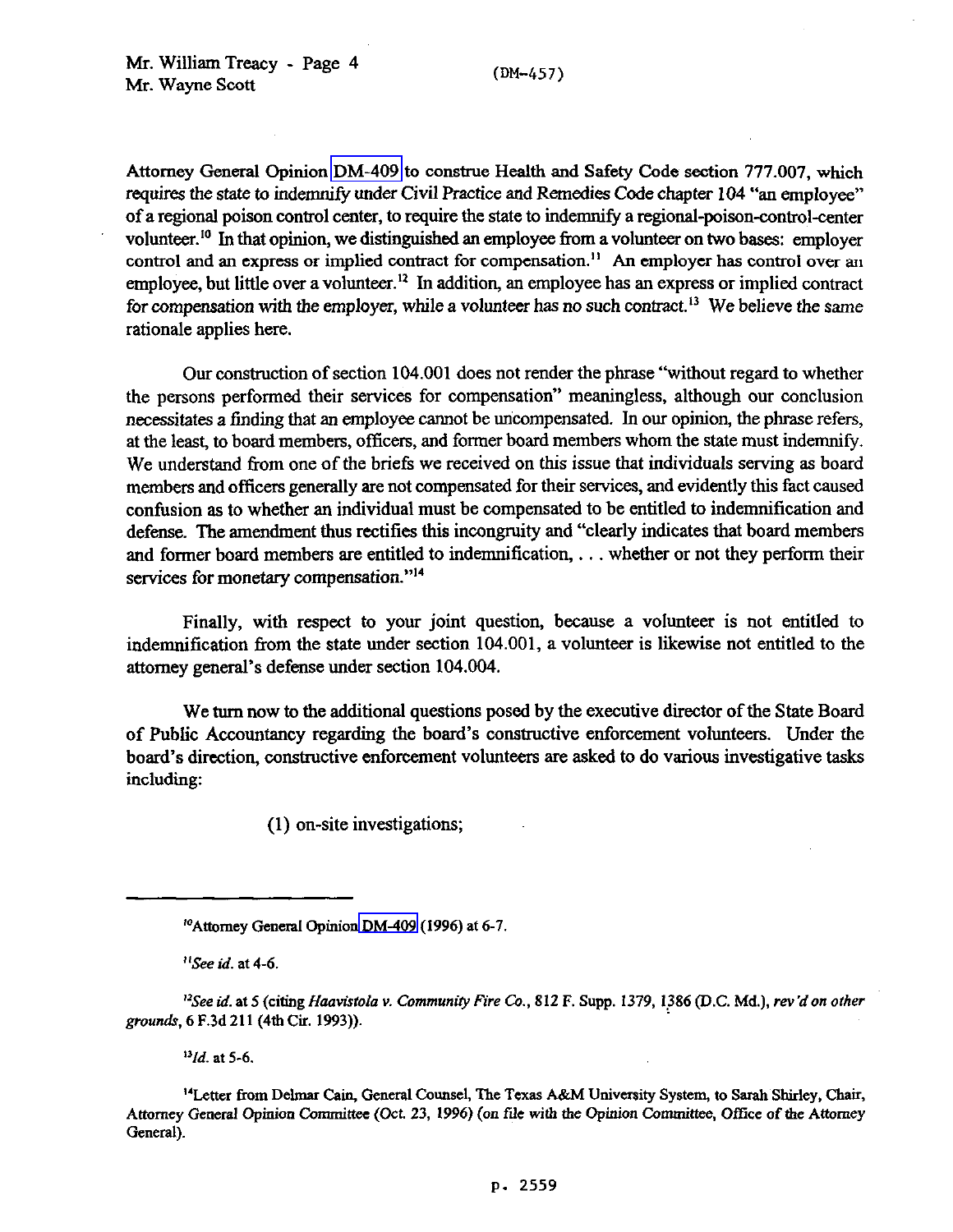(a) taking photographs,

(b) obtaining statements;

(c) gathering evidence such as letterhead or business cards;

(2) locating witnesses;

(3) making telephone calls to verify compliance with the Act, the Rules and Board Orders;

(4) testifying at administrative hearings;

(5) reviewing continuing professional education sponsors' courses; and

(6) carrying out other investigative tasks, as needed.

The executive director inquires whether an absolute privilege against a suit for defamation would apply to its constructive enforcement volunteers. Chapter 73 of the Civil Practice and Remedies Code defines defamation as follows:

> A libel is a defamation expressed in written or other graphic form that tends to blacken the memory of the dead<sup>15</sup> or that tends to injure a living person's reputation and thereby expose the person to public hatred, contempt or ridicule, or financial injury or to impeach any person's honesty, integrity, virtue, or reputation or to publish the natural defects of anyone and thereby expose the person to public hatred, ridicule, or financial injury. [Footnote added.]

There is an absolute privilege for communications in the due course of a judicial proceeding made by the judge, jurors, counsel, parties, or witnesses.<sup>16</sup> Such communications will not serve as the basis of a civil action for libel or slander, regardless of the negligence or malice with which they are made.<sup>17</sup> The privilege attaches to all aspects of the proceedings, including statements made in open court, pre-trial hearings, depositions, affidavits, and any of the pleadings or other papers in the

<sup>&</sup>lt;sup>15</sup> Recovery may be had for defamation of the dead only upon proof of injury to the reputation of the person **by or for whom the action is brought.** *Renfio Drug Co. v. Lawson, 160* **S.W.Zd 246,250 (Tex. 1942).** 

*<sup>&#</sup>x27;4/ames v. Brown, 631* **S.W.Zd 914,916-17** *(Tex. 1982); Reagan v. Guardian Life Ins. Co.,* **166 S.W.Zd 909, 912 (Tex. 1942).** 

*<sup>&</sup>quot;Jamq 631* **S.W.Zd at 916-17;** *Reagan,* **166 S.W.Zd at 912.**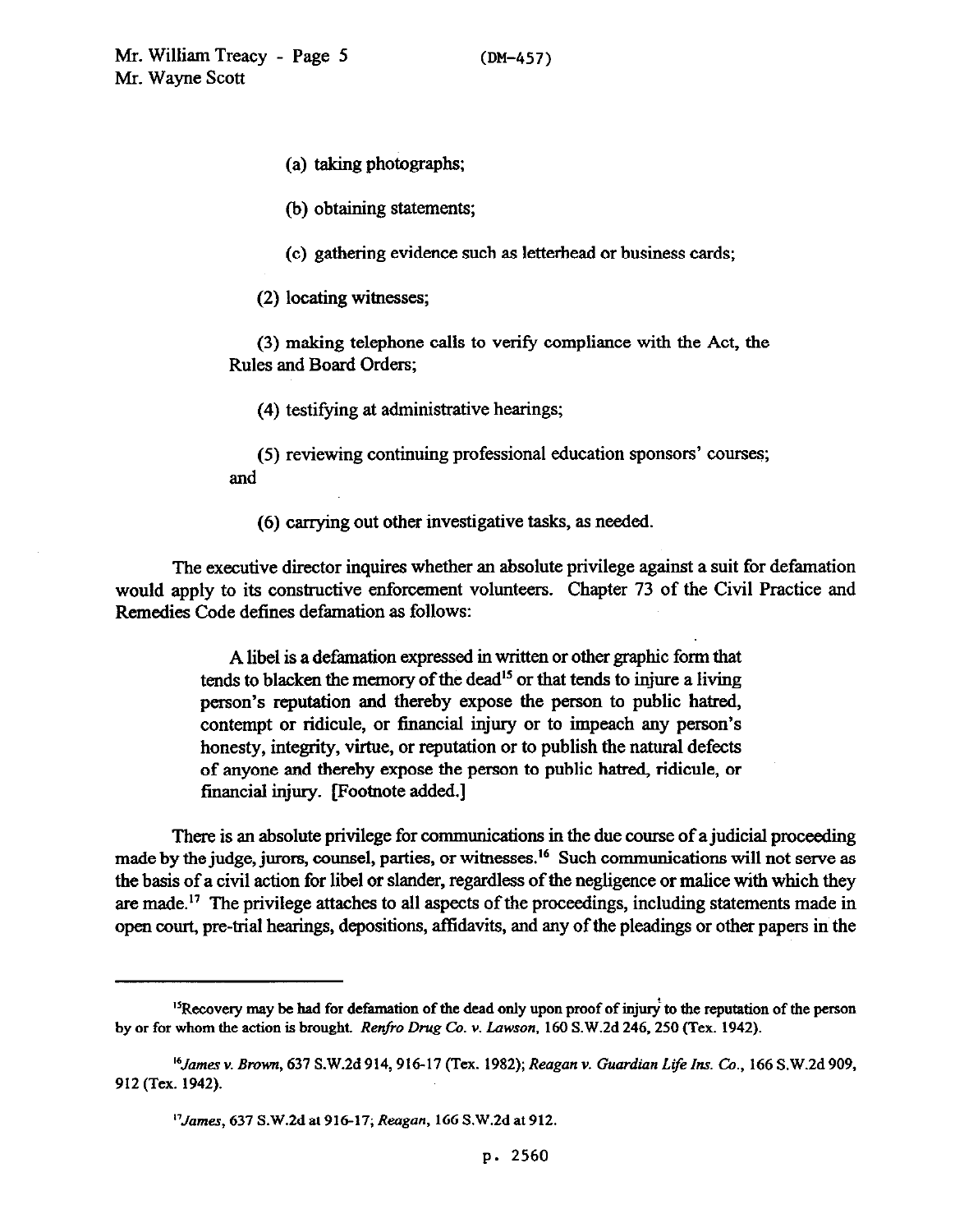case.<sup>18</sup> The privilege barring defamation suits applies to proceedings before executive officers and boards and commissions that exercise quasi-judicial powers.<sup>19</sup>

Also subject to the absolute privilege are out-of-court communications made by attorneys preliminary to a judicial pmceeding or in connection therewith, if the statements relate to a judicial proceeding in which the attorney is employed and are in furtherance of the representation.<sup>20</sup> In a suit for damages instituted by a woman who was involuntarily hospitalized upon the application of her son and daughter, the Texas Supreme Court held that reports by three psychiatrists to the probate judge in the mental health proceedings were absolutely privileged.<sup>21</sup> A letter by one of the psychiatrists to the attorney for the plaintiffs children was also within the privilege because it was written in contemplation of a judicial proceeding.<sup>22</sup>

Accordingly, we believe that the constructive enforcement volunteers would have an absolute privilege against a civil action for libel or slander for statements made as witnesses in a quasijudicial proceeding before the State Board of Public Accountancy and for communications preliminary to a proposed proceeding in which the volunteer will testify, if the communication has some relation to the hearing.<sup>23</sup> Whether a preliminary communication is related to the proceeding is a question of law, to be determined by considering the entire communication in its context.<sup>24</sup>

*'sJames, 637* **S.W.2d at 916-17.** 

*'9Reagan,* **166 S.W.Zd at 912 (Board of Insurance** Commissioners); Putter v. *Anderson,* **601 S.W.Zd 73.76 (Tex. Civ. App.-Dallas 1980, writ nf d n.r.e.) (internal affairs** division of city police deparhnent when investigating **citizen's complaint** *about* **police officer); see also Odeneal v.** *Woffoni,* **668 S.W.Zd 819,820 (Tex. App.-Dallas 1984,**  writ ref'd n.r.e.) (State Bar Grievance Committee).

*~Rtmell* **v. Clark, 620 S.W.M 865,869 (Tex. Civ. App.-Dallas 1981, wit refd me.); see also** *Odeneal, 668*  **S.W.2d at 820** (privilege applies to letter written by attorney who is subject to grievance proceeding). The question of the relationship of the defamatory matter to a judicial proceeding is a question of law, to be determined by the court by considering the entire communication in its context and extending the privilege to any statement that bears some relation to a judicial pmceediag. *Russell, 620* **S.W.Zd at 870.** 

<sup>21</sup> James, 637 S.W.2d at 916-17.

*221d.* at **917.** The *James* court described the scope of the privilege for matters written in contemplation of a judicial proceeding:

> A witness is absolutely privileged to publish defamatory matter concerning another in **communications** preliminary to a proposed judicial proceeding or as a:part of a judicial proceeding in which he is testifying, if it has some relation to the proceeding.

*Id.* (quoting from THE RESTATEMENT 2D OF TORTS § 588 (1981)).

 $^{23}$ *Id.* 

*uRwsell, 620* **S.W.2d at 870.**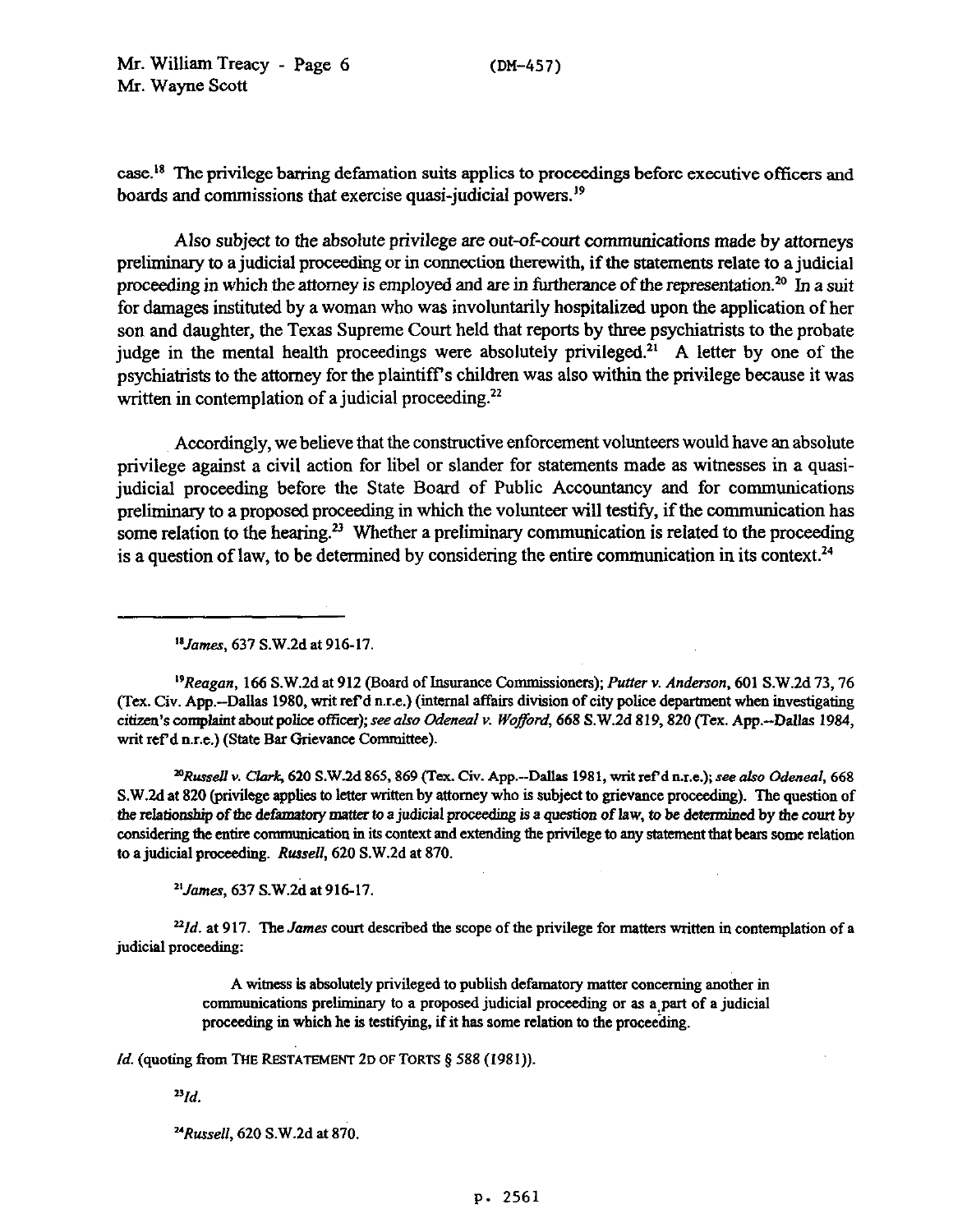**(DM-457)** 

You also ask whether a conditional or qualified privilege might be available to constructive enforcement volunteers in defamation suits. This privilege applies to bona fide communications, oral or written, made in good faith on any subject matter in which the author has an interest or with reference to which he has a duty to perform, to another person having a corresponding interest or  $d$ uty.<sup>25</sup> It does not change the actionable quality of the words published, but merely rebuts the inference of malice that is imputed in the absence of privilege and makes a showing of falsity and actual malice essential to the right of recovery.<sup>26</sup> The communication of alleged wrongful acts to an official authorized to protect the public from such acts is protected by a qualified privilege.<sup>27</sup> In our opinion, a constructive enforcement volunteer acting at the direction of the State Board of Public **Accountancy or** of paid employees who supervise volunteers would have a sufficient interest in the work of the board to invoke this privilege for communications to the board or to employees that have a corresponding interest or duty with respect to the substance of the communication. Whether this privilege would apply in a particular situation must be decided in light of all the facts and circumstances.

We wish to emphasize that the privileges we have discussed apply only to utterances that are made the basis of a subsequent suit for libel or slander.<sup>28</sup> An action taken by a witness may be the basis of a civil suit on other grounds, even though it is the subject of the witness's testimony in a judicial or quasi-judicial proceeding.<sup>29</sup> Communicating investigative findings to the board and testifying at hearings are only two of many tasks that constructive enforcement volunteers might perform for the board. Causes of action other than an action for defamation might arise out of a volunteer's other activities on behalf of the board.<sup>30</sup>

*'6rd. at 626,* 

<sup>27</sup>Zarate v. Cortinas, 553 S.W.2d 652, 655 (Tex. Civ. App.--Corpus Christi 1977, no writ) (accusation filed with sheriff's office accusing deputy county clerk of unauthorized loan of county equipment).

*"Charter* **Med. Corp. v.** *Miller,* **605 S.W.Zd 943,953 (Tex. Civ. App.--Dallas 1980, wit ref d n.r.e.).** 

<sup>29</sup> James, 637 S.W.2d at 917-18 (defamation action cannot be based on doctors' communication to court of **diagmses of plaintiffs mental condition, but diagnoses themselves may be actionable on other grounds, such as medical malpractice).** 

<sup>30</sup>We do not know the full extent of the services performed by constructive enforcement volunteers, because, as the executive director of the Board of Public Accountancy informs us, their service includes "carrying out other **investigative tasks, as needed."** 

*<sup>%</sup>ay@ld* **v.** *Gleichert,* **484 S.W.Zd 619,625 (Tex. Civ. App.-Tyler 1972, no wit).**